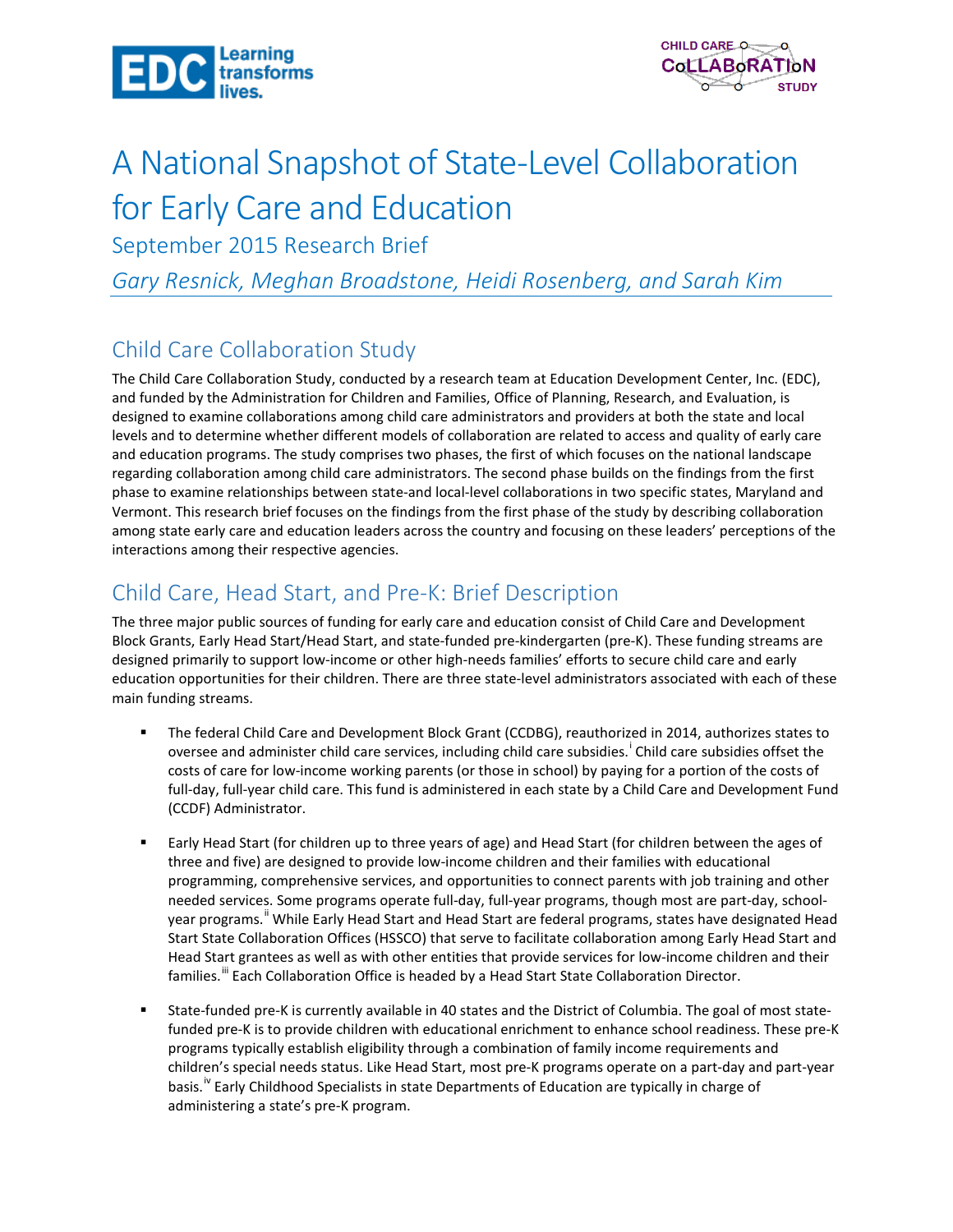Although these funding sources offer potentially complementary benefits, differences in their eligibility requirements, operations, missions, standards, and oversight can create challenges as families attempt to access high-quality care with schedules that meet their needs. Collaboration among state-level early care and education agencies has the potential to help bridge the coverage and quality gaps left by each type of program.

# What is Collaboration and Why is it Important?

Despite the lack of agreement on a definition of collaboration,<sup>[x](#page-15-0)</sup> for the purposes of the Child Care Collaboration Study, "collaboration" is defined as an interaction between two or more agencies and their representatives, aimed at improving access to, and the quality of, early care and education. This definition of collaboration is applicable to federal, state, and local levels. The Child Care Collaboration Study examines collaboration at the state and local levels.

For decades, researchers and policymakers have recognized the potential benefits of collaboration among child care, Head Start, and pre-K to offer more seamless services to low-income children and families. Collaboration can bridge program and policy fragmentation to increase parents' access to full-time care, while enhancing the quality of the care environment.<sup>[xi](#page-15-1)</sup> In so doing, collaboration can help enhance children's school readiness by optimally supporting parents' work or education schedules.<sup>[xii](#page-15-2)</sup>

Several federal and state initiatives (see sidebar) promote or require collaboration among state early care and education agencies, an acknowledgement that collaboration is a critical strategy for expanding opportunities for children and families. However, while research has demonstrated positive effects of collaboration among early care and education entities, past research employed qualitative methods and focused on a specific type of partnership (e.g., Early Head Start and child care)<sup>[xiii](#page-15-3)</sup> or relied on the

#### **Federal and State Policies and Initiatives That Support Collaboration Among Early Childhood Programs**

**State Advisory Councils on Early Childhood Education and Care (SACs)** are charged with developing a high-quality, comprehensive system of early childhood development and care. The SACs ensure statewide coordination and collaboration among the wide range of early childhood programs and services in the state, including child care, Head Start, preschool services under IDEA, programs for infants and families, and pre-kindergarten programs and services. Most states (N=49) have SACs but not all receive federal funds. The Administration for Children and Families (ACF) at the U.S. Department of Health and Human Services awarded \$92 million to 45 states, the District of Columbia, and four territories; in 44 states, ACF made supplemental funding of \$7.2 million.<sup>[1](#page-1-0),[v](#page-15-4)</sup>

In 2011, the **Race to the Top Early Learning Challenge (RTT-ELC)** was launched with the aim of increasing access to high-quality early childhood programs. Vi Thirty-five states applied for these competitive grants and 20 received awards.

A vast majority of states (44) have developed a statewide **Quality Rating and Improvement System (QRIS**) to establish common standards of quality and to provide built-in supports and incentives for programs.

In 2014, as part of President Obama's Early Education Plan, Congress authorized \$500 million to support states and communities in expanding high-quality early learning through the creation of a new **Early Head Start–Child Care (EHS-CC) Partnership** initiative.<sup>[viii](#page-15-7)</sup>

The **Preschool Development Grants** from the U. S Department of Education provide more than \$226 million to support states to (1) build or enhance their infrastructure to provide high-quality preschool programs, and (2) expand high-quality preschool programs in highneed communities. These states will serve as models for expanding preschool to all 4-year-olds from low- and moderate-income families. In FY2014, 13 states received expansion grants, while five states received development grants.<sup>[ix](#page-15-8)</sup>

<span id="page-1-0"></span> $1$  The Improving Head Start for School Readiness Act of 2007, Public Law (P.L.) 110-134, authorized the State Advisory Councils on Early Childhood Education and Care (SACs) grant. The American Recovery and Reinvestment Act of 2009 (ARRA), P.L. 111-115, funded the grant (Administration for Children and Families, 2015). State leadership, through the governors' offices, authorized Councils to use state funds to meet the required federal match. All 49 Councils met the required 70% match of state funds. Governors in 44 states (88%) requested and received supplemental SAC funds and, in 20 states (41%), the state legislature passed laws to support or sustain SAC activities and initiatives.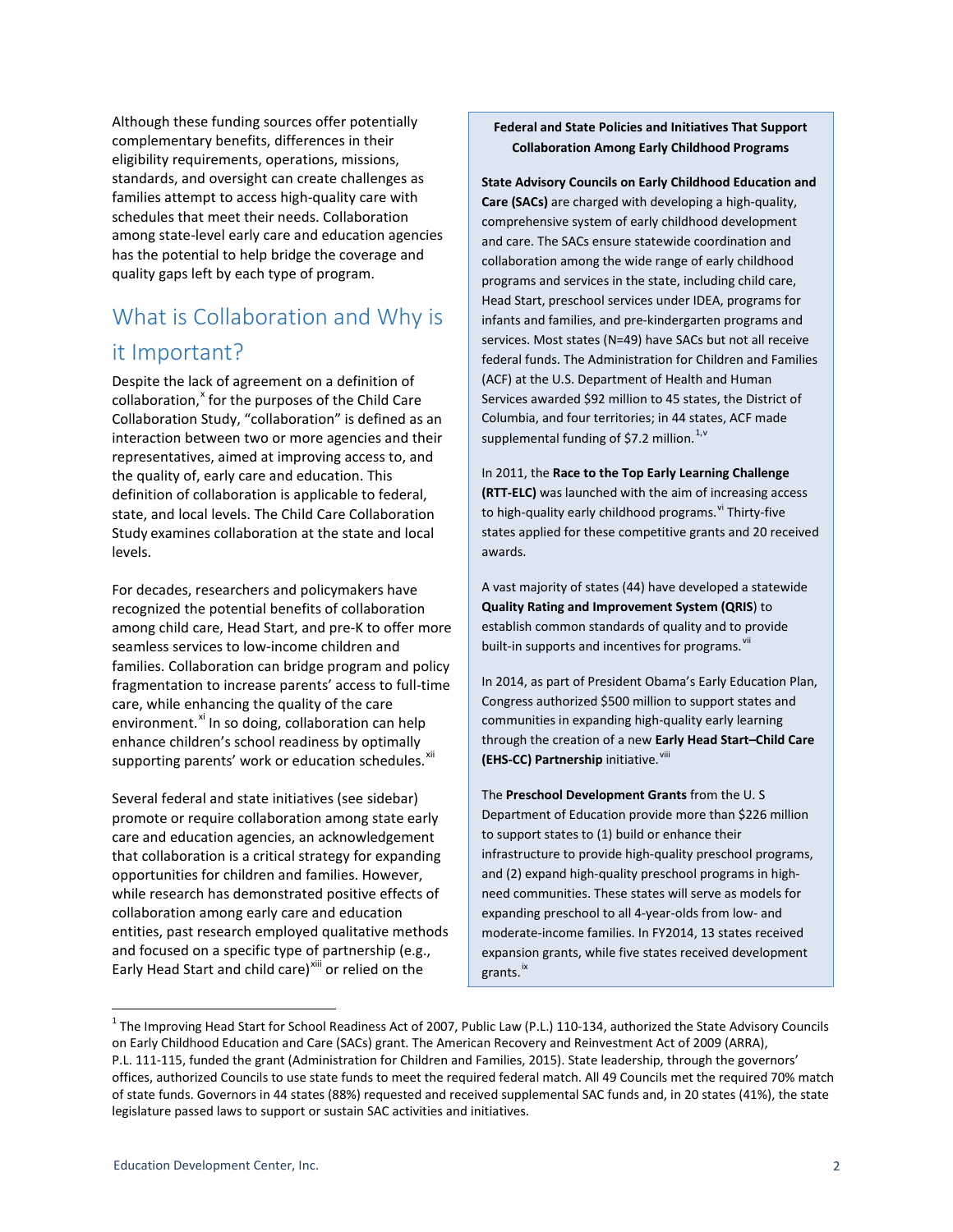perspective of just one agency.<sup>[xiv](#page-15-9)</sup> The current study takes a quantitative approach to measuring collaboration by conducting a survey of early care and education leaders from multiple agencies from each state across the country. This approach helps to provide a better understanding of how agencies within each state work together to improve access to, and the quality of, early care and education programs.

# Methods

The first phase of the Child Care Collaboration Study focused on the three key administrators in each state responsible for early care and education programs. An online survey was sent to each state Child Care and Development Fund (CCDF) Administrator, the Head Start State Collaboration Director, and (if applicable) the state Early Childhood Specialist administering the state pre-K program.<sup>[2](#page-2-0)</sup> This national survey asked about

- **EXP** background characteristics of state-level early care and education leaders;
- **their roles and responsibilities;**
- **the nature of respondents' relationships and communication with other early care and education leaders;**
- **the degree of interaction between respondents' agencies and the other early care and education agencies** within their state;
- **Propolicies and practices that support collaboration in the state; and**
- actions, policies, and structural elements that enabled or hindered collaboration among state-level early care and education agencies.

From surveys sent to administrators in all 50 states, the District of Columbia, and Puerto Rico, response rates ranged from 61% for Early Childhood Specialists responsible for state-funded pre-K to 92% for the state CCDF Administrators and the Head Start Collaboration Directors (see Table 1).

| Table 1. State Survey Respondents |  |
|-----------------------------------|--|
|                                   |  |

| Role                                     | Number of<br>Respondents<br>Contacted | Total Number of<br><b>Completed Surveys</b> | Response<br>Rate |
|------------------------------------------|---------------------------------------|---------------------------------------------|------------------|
| <b>CCDF Administrator</b>                | 52                                    | 48                                          | 92%              |
| <b>Head Start Collaboration Director</b> | 52                                    | 48                                          | 92%              |
| <b>Early Childhood Specialist</b>        | 41 <sup>3</sup>                       | 25                                          | 61%              |

The research team analyzed the online survey using basic descriptive statistics to determine frequencies, means, and standard deviations, as well as inferential statistics to test relationships between variables. We tested for significance using the conventional p-value of .05 or less, but many relationships did not reach these levels, possibly due to the small sample sizes for particular survey items. Despite this limitation, we report non-significant variation across groups that suggests areas for future inquiry.

<span id="page-2-0"></span> $2$  In this report, the Child Care and Development Fund Administrator will be referred to as "CCDF Administrator," the Head Start State Collaboration Director will be referred to as "Head Start Collaboration Director," and the Early Childhood Specialist in the state Department of Education will be referred to as "Early Childhood Specialist." In figures and graphs, these roles will be abbreviated as CCDF, HSSCD, and ECS.

<span id="page-2-1"></span> $3$  Note: 11 states do not have state-funded pre-K and therefore did not receive the Early Childhood Specialist version of the survey.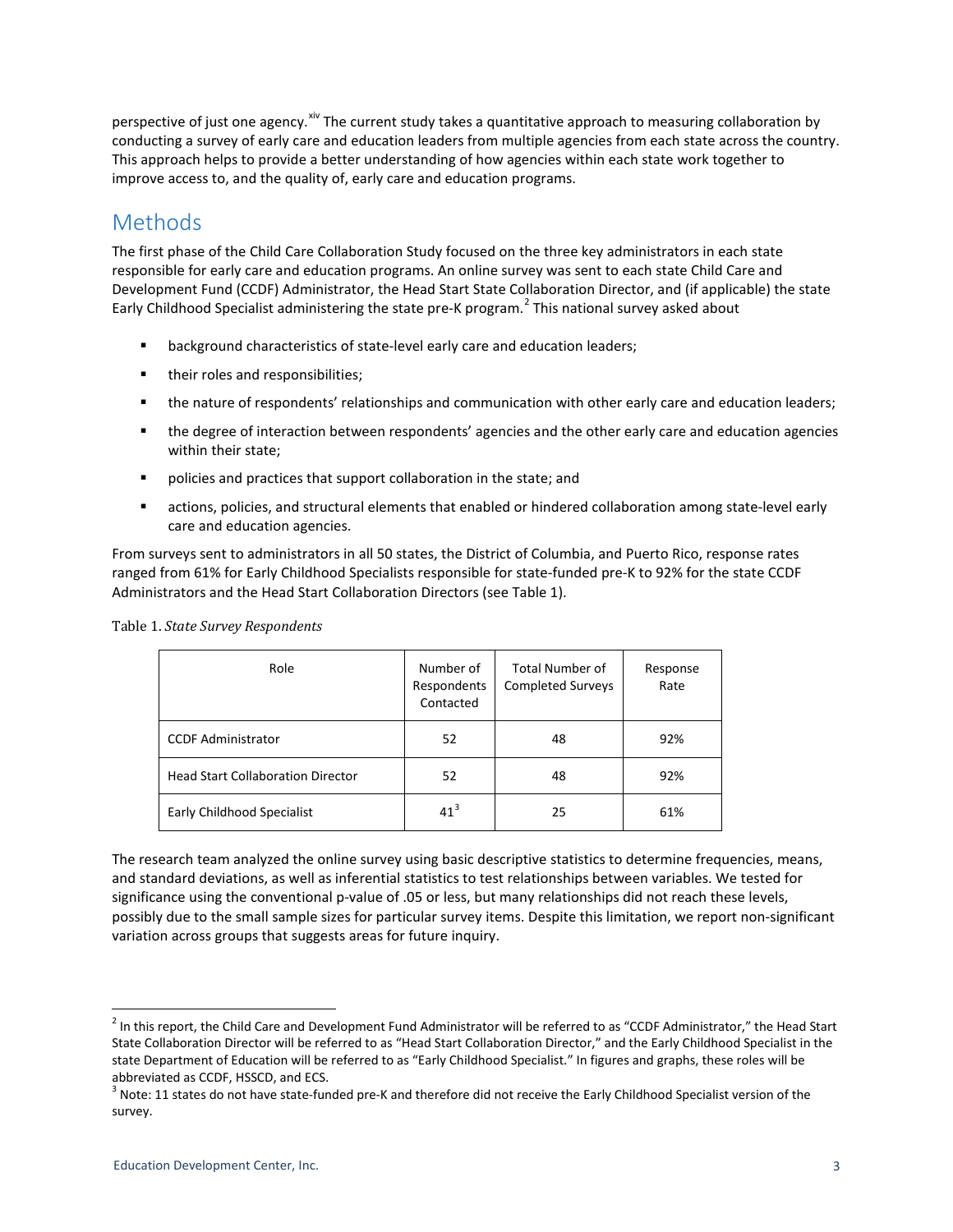# Key Findings

### Governance Structure

The governance structure of state early care and education agencies relates to the allocation of authority and accountability for these programs within the same agency or a different one.<sup>[xv](#page-15-10)</sup> Shared governance, in which the same state agency houses all of the state early care and education agencies, may encourage each entity to work together and, ultimately, may strengthen collaboration by removing administrative "siloing." The research team examined data from the most recent Child Care and Development Fund (CCDF) state and territory plans (FFY 2014– 2015), the Early Childhood Learning and Knowledge Center (ECLKC) website, and the Center for Enhancing Early Learning Outcomes (CEELO) website to determine where early care and education programs were housed. The research team then determined whether the CCDF lead agency, Head Start State Collaboration Office, and pre-K office were housed within the same state-level agency.



*Figure 1.* Shared oversight of child care, Head Start, and state pre-K.

Across the country, in one-fifth (21%) of states, the Head Start State Collaboration, child care, and pre-K offices were housed within the same state-level agency. In addition, among the 23% of states that had child care and the Head Start State Collaboration Office in the same agency, half (six states) did not have pre-K. Overall, 33% of states had shared oversight for all of the relevant early care and education state programs on which this study focuses. In slightly over one-quarter (27%) of states, there was no shared governance across these three early care and education programs.

### Roles and Responsibilities

The backgrounds of early care and education state administrators may be related to whether or not they engage in collaboration. The amount of time individuals have spent in their current roles, as well as the clarity of their roles, may affect their ability to develop professional contacts and networks and to understand how they can develop collaborations. Survey respondents provided information about the length of time they have spent in their current roles, as well as their perceptions of the clarity of their roles and responsibilities.

Regarding length of time in their current roles, state Early Childhood Specialists (pre-K) reported greater longevity, on average, than did the other two groups (Figure 2, below). Among the survey respondents, three-quarters (75%) of Early Childhood Specialists had served in their role for over three years, compared to slightly over half (56%) of Head Start Collaboration Directors and fewer than half (46%) of CCDF Administrators. Fewer Early Childhood Specialists (8%) were relatively new to the job, compared with respondents who held other positions (15% of Head Start Collaboration Directors and 17% of CCDF Administrators).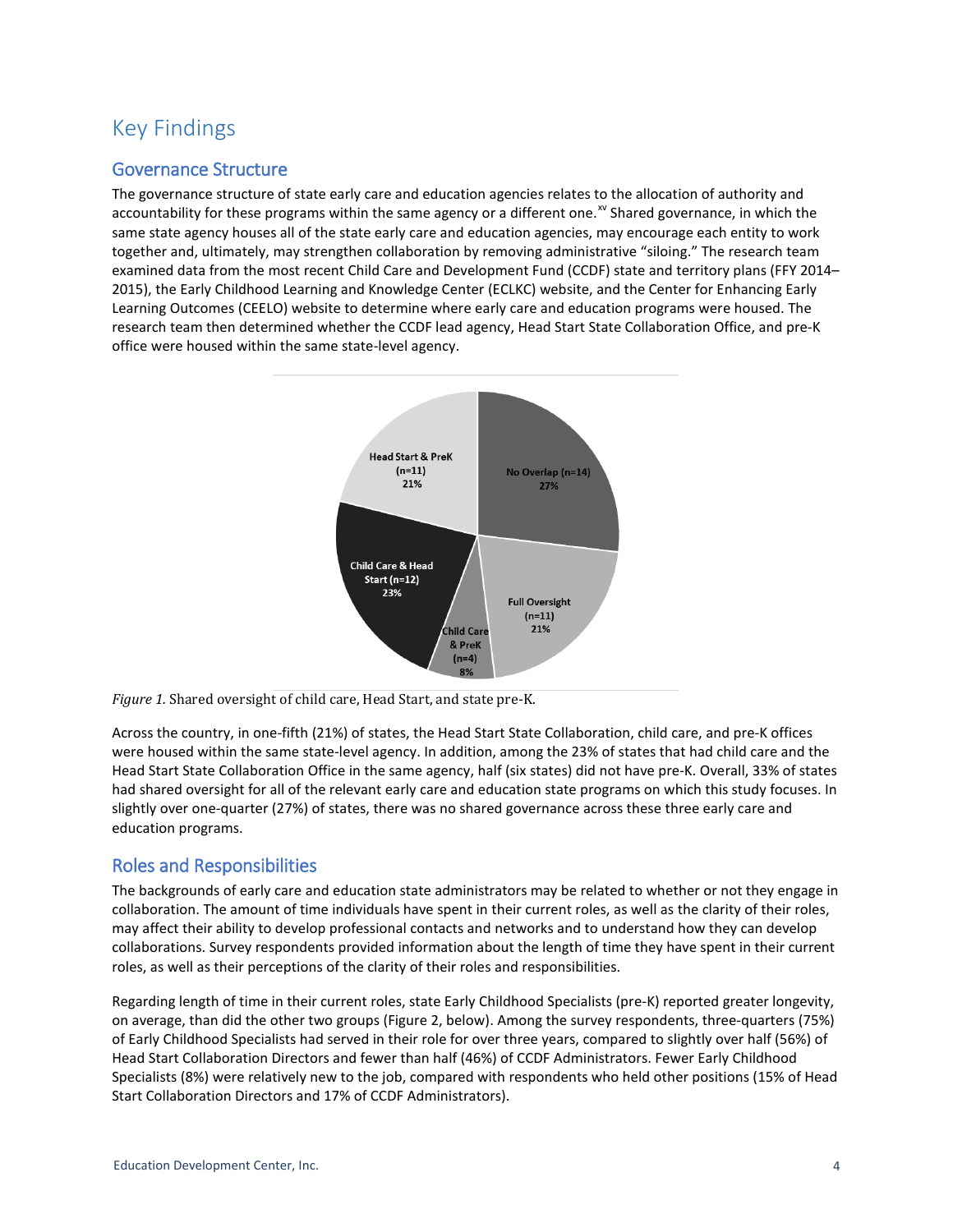

*Figure 2.* Length of time in current role (percentages of state early care and education leaders).

The survey also asked CCDF Administrators, Head Start Collaboration Directors, and Early Childhood Specialists to rate their agreement—on a five-point scale, from "strongly disagree" to "strongly agree"—with the following statement: "I feel my current roles and responsibilities are clearly defined." Across all groups, a majority of respondents agreed that their roles and responsibilities were clearly defined, and there were mainly small differences among the three sets of respondents, except for the "strongly agree" response choice. While close to one-third of CCDF Administrators (33%) and Early Childhood Specialists (32%) strongly agreed that their roles were clearly defined, only 15% of Head Start Collaboration Directors gave this response (Figure 3).



*Figure 3.* Percentages of state early care and education leaders' agreement with statement, "My roles and responsibilities are clearly defined."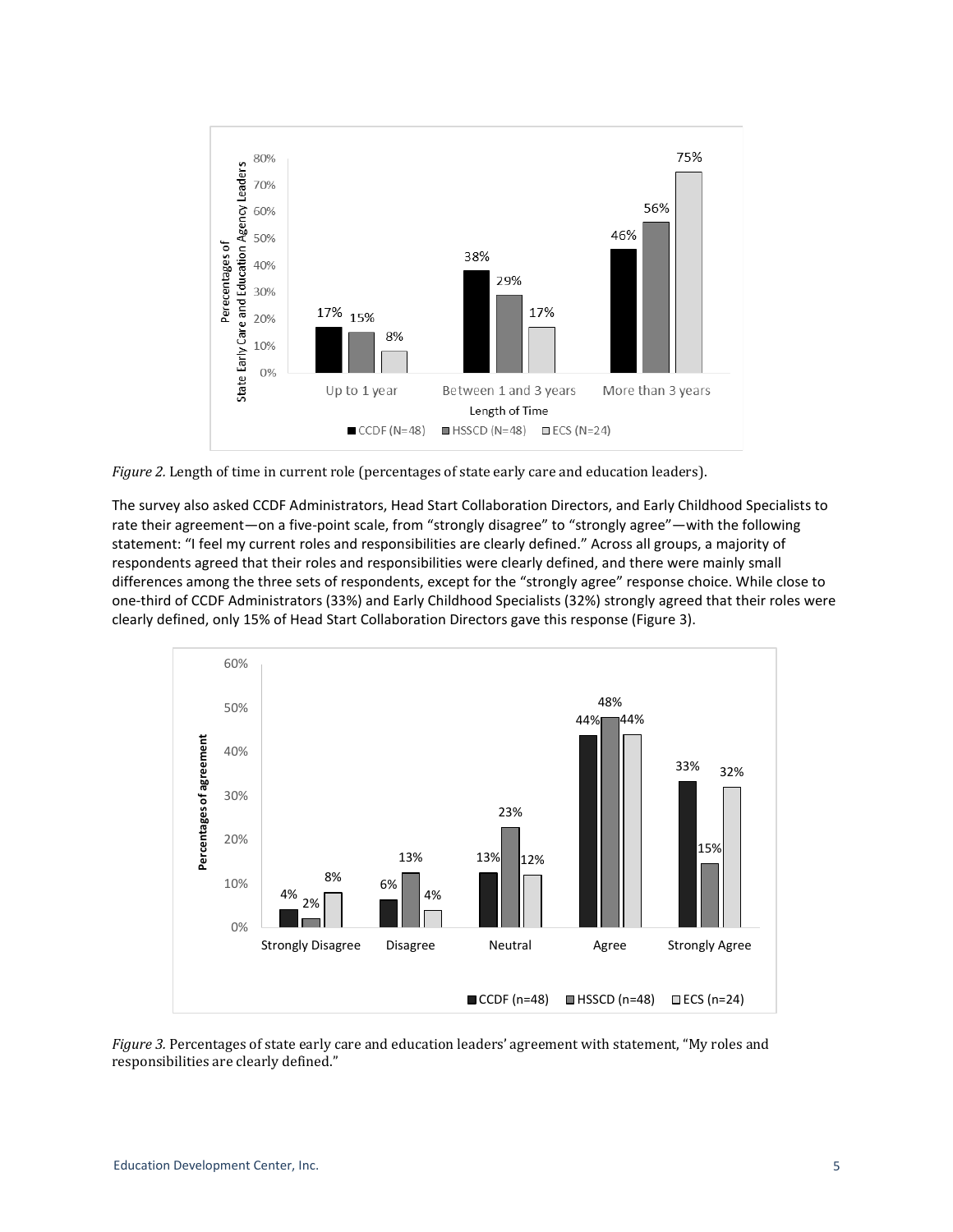To further examine this data point, the research team combined the three lower ratings of "strongly disagree," "disagree," and "neutral" (indicating that roles are not clearly defined) and compared them with the "agree" and "strongly agree" ratings. Based on a set of paired comparisons of the average ratings, the Head Start Collaboration Directors had significantly lower perceptions of role clarity compared with CCDF Administrators in particular.<sup>[4](#page-5-0)</sup>

# Interactions Among Early Care and Education Leaders

In previous research, successful collaboration has been linked to the frequency and intensity of interactions among key actors. The research team sought to understand how CCDF Administrators, Head Start Collaboration Directors, and Early Childhood Specialists relate to and regard one another. The survey included questions about respondents' frequency of communication with one another, how each perceived his or her relationships with members of the other respondent groups, and how each would rate their levels of collaboration for the interactions among their respective offices.

### Frequency of Communication

Respondents reported how frequently they communicated with their early care and education counterparts along a scale ranging from "never" to "at least once a week." To explore some of the differences in communication frequency among respondent groups, the research team looked specifically at differences regarding the communication frequency of "at least once a week," a potential indicator of increased collaboration (Figure 4).



*Figure* 4*.* Percentages of state early care and education leaders who reported communication frequency of at least once a week. Percentages are based on number of valid responses. For each respondent group, there were cases with missing data. Analytic sample sizes were as follows: CCDF reporting on HSSCD N=47, CCDF reporting on ECS N=31, HSSCD reporting on CCDF N=46, HSSCD reporting on ECS N=31, ECS reporting on CCDF N=21, ECS reporting on HSSCD N=21.

Over half of CCDF Administrators (61%) and Early Childhood Specialists (52%) reported communication with the Head Start Collaboration Director at least once a week. Less consistency was observed in respondents' frequency of communication regarding the other early care and education leaders. Just one-third of Early Childhood Specialists (32%) reported communicating at least weekly with the CCDF Administrator, compared to over half (55%) of Head Start Collaboration Directors who said they did so. In addition, less than half (43%) of CCDF Administrators reported communicating at least weekly with Early Childhood Specialists, compared to nearly three-quarters (71%) of Head Start Collaboration Directors who said they did so.

<span id="page-5-0"></span> $4$  Significant at p<.02, t=2.50, df=43. The differences between the ratings of Head Start Collaboration Directors and Early Childhood Specialists did not reach levels of statistical significance, possibly due to a reduced sample size.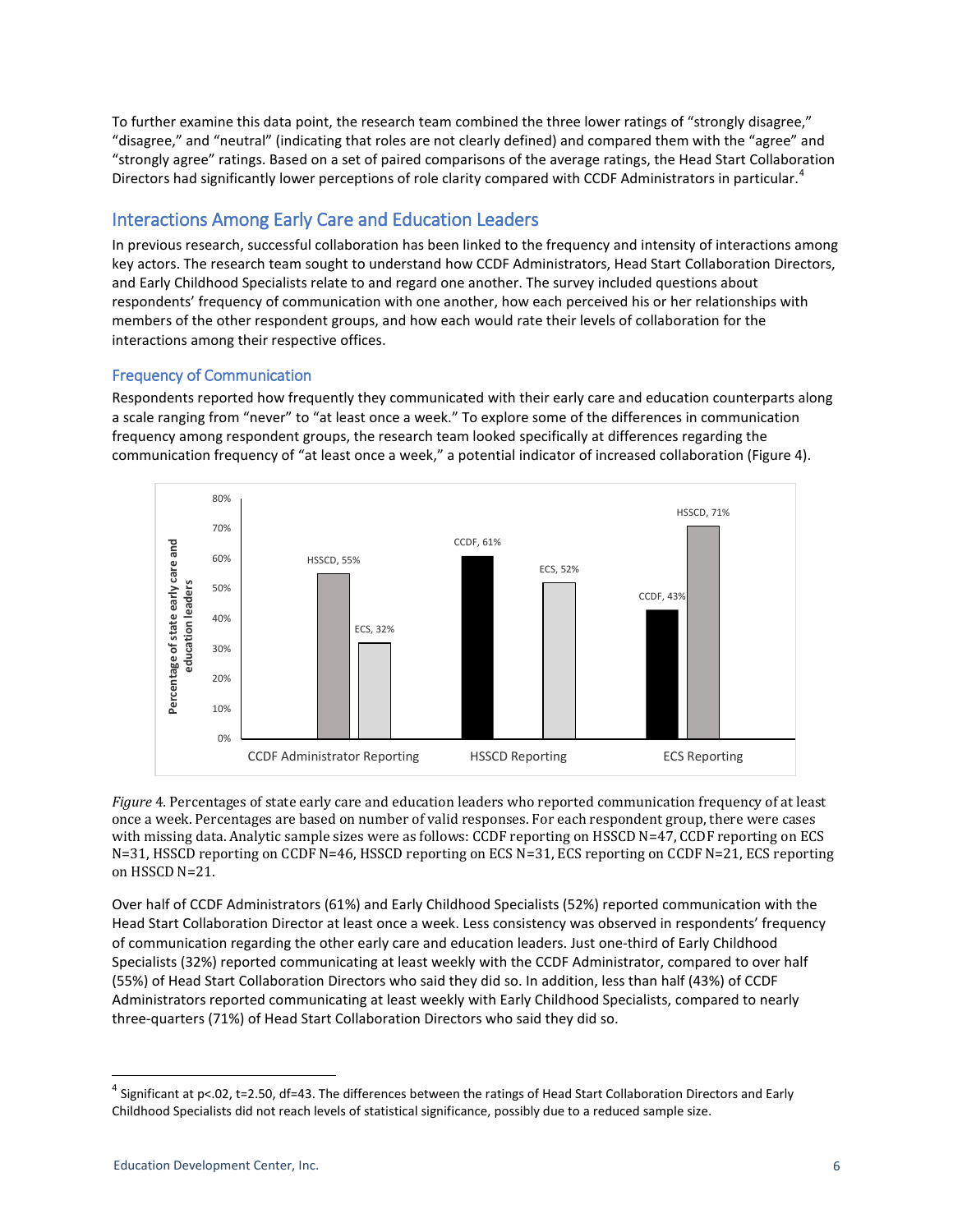#### Quality of Relationships Among Early Education and Care Leaders

Previous research on Head Start and child care partnerships found that the quality of the relationship among those

engaged in the partnership was associated with partnership success both at the local<sup>[xvi](#page-15-11)</sup> and statewide<sup>[xvii](#page-15-12)</sup> levels. In the larger collaboration successful partnersh[i](#page-15-13)ps in terms of mutuality and trust.<sup>xviii</sup> literature, the quality of relationships is an important indicator of

The survey included questions about the quality of the relationships among the three state early care and education administrators using a set of six statements (see sidebar), with response choices on a fivepoint scale (*1 = not at all* to *5 = very much so*). Comparisons of relationship quality looked at the total relationship score averaged across the six items to keep the score on the same five-point scale metric (higher scores indicate higher quality of the relationship). $\frac{5}{5}$  $\frac{5}{5}$  $\frac{5}{5}$ 

An analysis of average ratings by respondent group revealed that all averages were above a three, or "neutral," suggesting that, on average, no respondent group had an unfavorable perception of their relationship with their other early care and education counterparts. However, there was variation in how pairs reported the quality of relationships with their state agency early care and education counterparts (Table 2).

#### *Quality of Relationship Scale Items*

- 1. I feel I can pick up the phone and call this person
- 2. I interact with this person outside of my primary professional role
- 3. I feel I have a shared philosophy and vision with this person
- 4. I feel like I have a good understanding of what this person does in his/her role
- 5. I feel my interaction/ communication with this person has enhanced my ability to administer
- my program in my state 6. I would be in contact with this person regardless of our professional duties

Table 2. *Paired Comparisons of Average Relationship Quality Scores, Reported by State Early Care and Education Leaders*

|                                          | <b>Relationship with</b>     |    |                                                |    |                                         |    |  |
|------------------------------------------|------------------------------|----|------------------------------------------------|----|-----------------------------------------|----|--|
|                                          | <b>CCDF</b><br>Administrator |    | <b>Head Start</b><br>Collaboration<br>Director |    | Early<br>Childhood<br><b>Specialist</b> |    |  |
|                                          |                              |    |                                                |    |                                         |    |  |
|                                          |                              |    |                                                |    |                                         |    |  |
| <b>Reported by</b>                       | Mean                         | N  | Mean                                           | N  | Mean                                    | N  |  |
| <b>CCDF Administrator</b>                | --                           |    | 3.5                                            | 42 | 3.1                                     | 17 |  |
| <b>Head Start Collaboration Director</b> | 3.5                          | 42 |                                                | -- | 3.6                                     | 19 |  |
| <b>Early Childhood Specialist</b>        | 3.6                          | 17 | 4.0                                            | 19 |                                         |    |  |

Note: Means and N's are based on valid pairs of data. The specific comparisons are indicated by those pairs with identical N's. Each of these comparisons involved slightly different sample sizes because all paired comparisons used the maximum number of valid scores available for each pair.

The highest relationship quality scores were assigned by Early Childhood Specialists in rating their relationships with the Head Start Collaboration Directors. The lowest quality scores were given by the CCDF Administrators in rating the quality of their relationships with the Early Childhood Specialists. Table 2 reveals several variations between pairs of ratings, as follows:

 The Early Childhood Specialists rated their relationships with CCDF Administrators higher than the CCDF Administrators rated the quality of the same relationship (means of 3.6 vs. 3.1).

<span id="page-6-0"></span> $5$  Internal consistency using Cronbach's alpha was high for most of the relationship quality scores, ranging from 0.85 to 0.95 except for Head Start Collaboration Directors' rating of their relationship with the Early Childhood Specialist, which was only moderate (Alpha=0.68).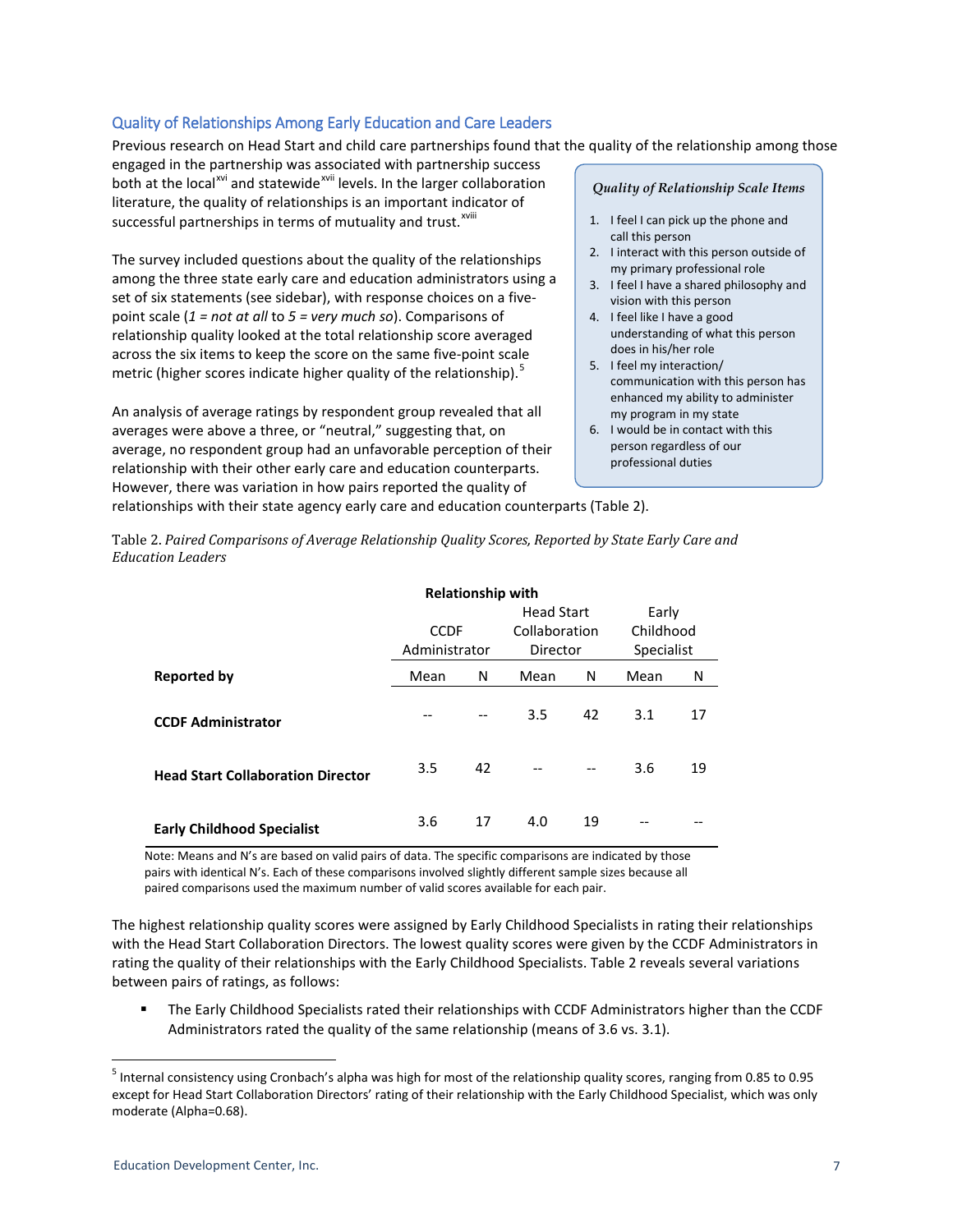- **Early Childhood Specialists rated their relationships with Head Start Collaboration Directors higher than** they rated their relationships with CCDF Administrators (means of 4.0 vs. 3.6).
- CCDF Administrators rated their relationships with Head Start Collaboration Directors higher than they rated their relationships with Early Childhood Specialists (means of 3.5 vs. 3.1).

Overall, Early Childhood Specialists rated relationships with their state counterparts higher than other respondents rated relationships with them, across all states.

#### Levels of Collaboration

To assess state-level early care and education agencies' degree of collaboration with each other and with other agencies, the survey included a modified version of a well-validated scale termed the Levels of Collaboration (LOC) scale (see sidebar).<sup>[xix](#page-15-14)</sup> Respondents were asked to rate the level to which they collaborate with the other two early care and education agencies that are the focus of this study, as well as with other statewide agencies that may be only indirectly involved in early care and education. Higher ratings on the LOC scale indicated a greater level of collaboration.

The ratings of collaboration with each other by each of the three key state agencies responsible for early care and education revealed little variation, with average scores ranging from 2.1 to 2.4. These average ratings fell within the level of "coordination," and there were no statistically significant differences between pairs of ratings.

State early care and education administrators also were asked to rate their levels of collaboration with other state-level agencies whose work intersects with early care and education, even if it is not their primary focus. [6](#page-7-0) Overall, respondents rated their interactions with these other agencies at a lower level than they rated their interactions with the

#### *Modified Levels of Collaboration Scale*

#### **0 = No Interaction**

**1 = Networking:** Aware of organization; loosely defined roles; little communication; all decisions are made independently.

**2 = Coordination:** Share information; some defined roles; frequent communication; some shared decision making.

**3 = Collaboration:** Share ideas and resources; frequent communication is characterized by mutual trust; decision-making is done jointly.

other respondent groups' early care and education agencies, with average scores generally falling within the "networking" level.<sup>[7](#page-7-1)</sup> However, there were some notable exceptions. All three respondent groups rated their interactions with the Early Childhood Advisory Councils/State Advisory Councils at the "coordination" level. As a group, CCDF Administrators also rated their level of collaboration with TANF and child welfare agencies at the "coordination" level. Head Start Collaboration Directors rated their interactions with agencies serving children with special needs and MIECHV agencies at this higher level as well. Early Childhood Specialists rated their interactions with K-12 public education programs and agencies serving children with special needs at the "coordination" level.

These results are preliminary and will be more fully explored in the next phase of the study by asking these other state agencies to rate their collaboration with early care and education agencies, thus producing fully reciprocal ratings. By crossing agency lines to meet policy and program needs in early care and education, collaboration between state early care and education administrators with other state agencies may lead to streamlined policies that increase access to, and the quality of, early care and education services.

<span id="page-7-0"></span> $6$  The Levels of Collaboration scale included a list of the agencies responsible for the Early Childhood Advisory Council/State Advisory Council (ECAC), K-12 public education, public health, employment services/workforce development, TANF, Child and Adult Food Care program, programs for children with special needs, MIECHV, child welfare, mental health, community-based child abuse prevention, and the Adult Education and Family Literacy Act.<br><sup>7</sup> The findings summarized in this paragraph were based on paired comparisons of LOC ratings by the three state early care and

<span id="page-7-1"></span>education administrators with each other and against their ratings of collaboration with other agencies.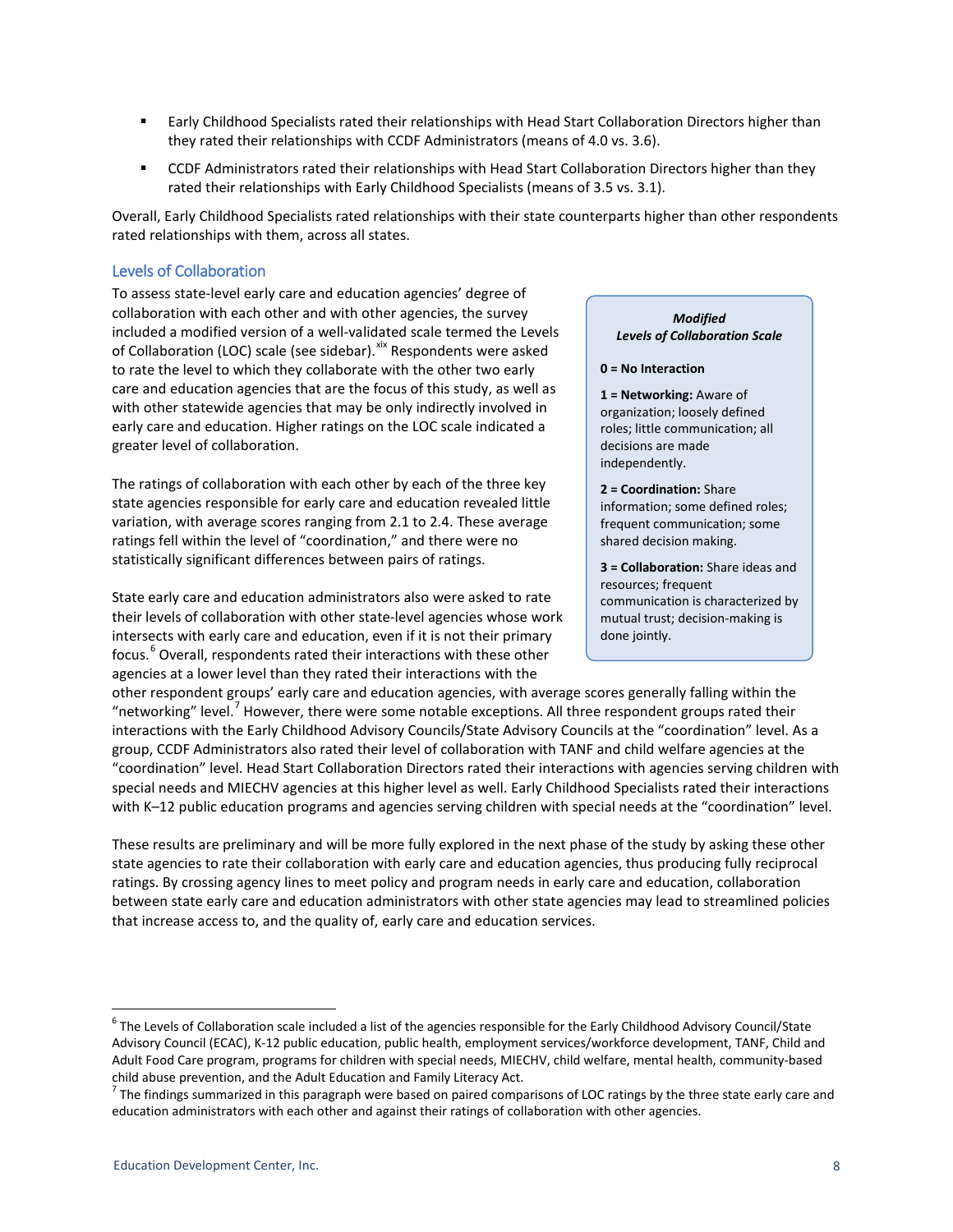### Does Governance Structure Make a Difference?

The research team also explored whether there was a relationship between the governance structure and administrators' ratings of their levels of collaboration with their counterparts in other early care and education agencies, across all states. Governance structure is defined as the extent to which state early care and education administrators (CCDF Administrators, Head Start Collaboration Directors, and Early Childhood Specialists) were colocated within the same state agency. A significant relationship between shared governance structure and higher levels of collaboration may be beneficial by reducing fragmentation, improving quality, decreasing inequity, and creating greater coherence among policies and services.<sup>[xx](#page-15-15)</sup>

To test this notion, the research team assigned states to one of three possible groups of governance structure— full, partial, and no oversight.<sup>[8](#page-8-0)</sup> We then compared each governance structure type against a variety of measures of relationships, communication, and collaboration, using the average ratings reported by each of the early care and education administrators in each state.<sup>[9](#page-8-1)</sup> We found only one statistically significant relationship between governance structure and the other measures in our analysis relating to the Levels of Collaboration scale ratings (Figure 5).



*Figure 5.* Levels of Col[lab](#page-8-2)oration scale ratings reported by pairs of state early care and education leaders against governance structure. 10

Figure 5 shows a linear relationship between governance structure and Levels of Collaboration scale ratings. In states where all agencies involved in early education and care were co-located within the same state agency termed "full oversight"—administrators reported higher average LOC ratings, compared with states with partial or no shared oversight. These higher ratings suggest that early care and education administrators perceive there to be greater coordination and collaboration when co-location occurs. The largest differences were observed primarily in states with no shared governance structure in which state early care and education administrators

<span id="page-8-0"></span> $8$  Full oversight was coded whenever all applicable administrators reported to the same agency head. In states with no state pre-K, both of the other administrators (CCDF Administrators and Head Start Collaboration Directors) had shared oversight. Partial oversight was defined as two of three or one of the two administrators reporting to the same agency, while no oversight was coded where none of the applicable administrators reported to the same agency head.

<span id="page-8-1"></span><sup>&</sup>lt;sup>9</sup> States with different governance structures did not show differences in our measure of relationship quality. For the measure of communication frequency, there was only one significant difference, in which states with partial oversight showed the most frequent communication, followed by states with full oversight. Since there was no clear direction for these measures, these results were not included in the narrative.

<span id="page-8-2"></span><sup>&</sup>lt;sup>10</sup> The three lines represent ratings of collaboration made by one administrator in interactions with another administrator across states grouped according to governance structure or oversight. Thus, "CCDF-ECS" refers to the level of collaboration rating made by the CCDF Administrator in their work with the Early Childhood Specialist. Similarly, "CCDF-HSSCD" refers to the rating made by the CCDF Administrator in their collaboration with the Head Start State Collaboration Director.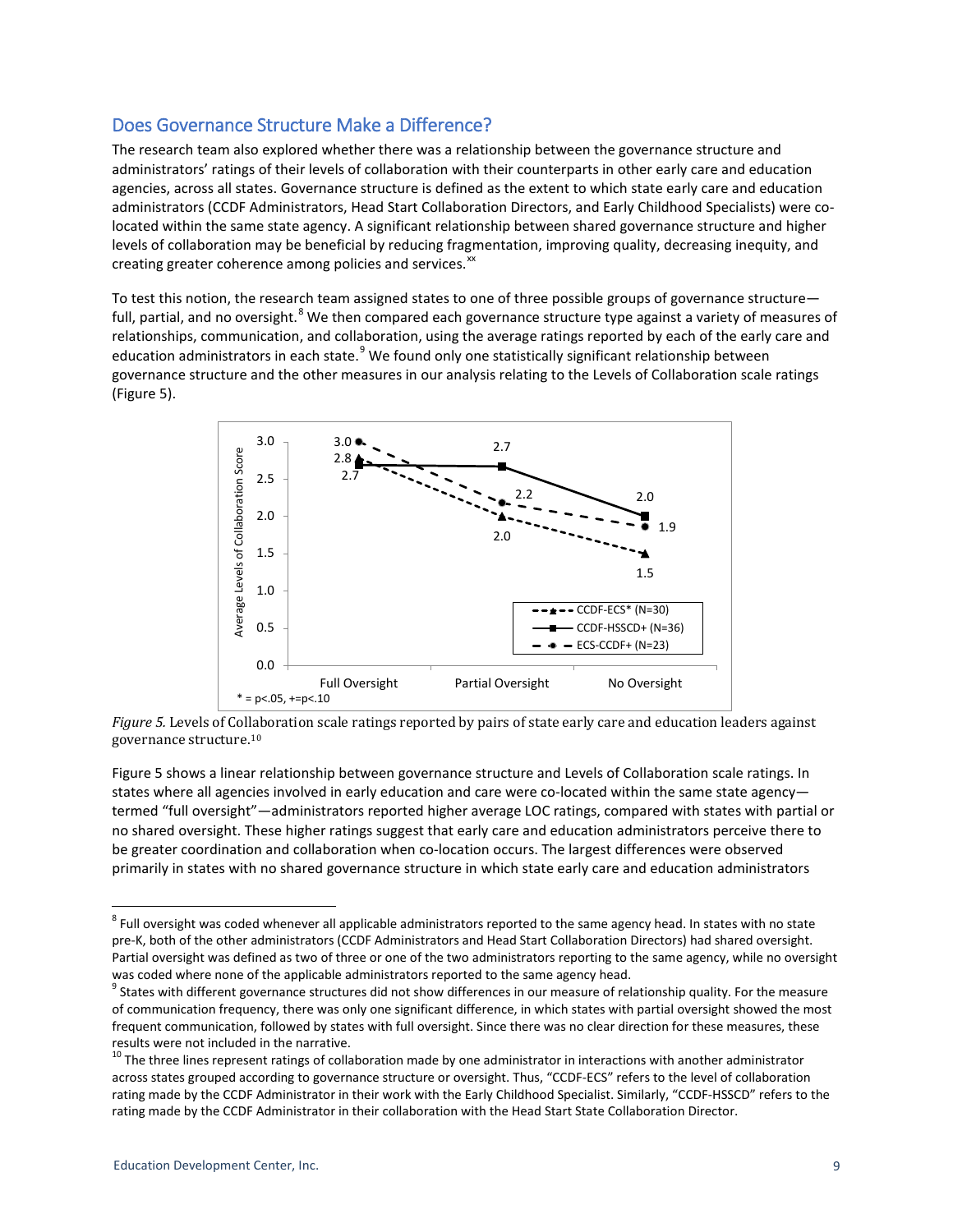were located in different agencies. These states showed the lowest levels of collaboration, primarily at the "networking" rather than at the "coordination" or "collaboration" levels. These differences were statistically significant for ratings of collaboration reported by CCDF Administrators in their work with Early Childhood Specialists (CCDF–ECS) and Head Start Collaboration Directors (CCDF–HSSCD). They also were significant for Early Childhood Specialists' ratings of their level of collaboration with CCDF Administrators (ECS–CCDF). In states where early care and education administrators were either fully or partially co-located in the same agency, average collaboration scores were primarily at the higher "coordination" level. $^{11}$  $^{11}$  $^{11}$ 

# Collaboration Facilitators and Barriers

The survey also included a list of six factors that potentially can facilitate collaboration, and asked respondents to select those factors that supported their rating of "coordination" or "collaboration" on the Levels of Collaboration scale for interactions between their agency and other state agencies (Figure 6).  $^{12}$  $^{12}$  $^{12}$ 



*Figure 6.* Factors that facilitate state-level coordination or collaboration, most frequently reported by state early care and education leaders.

Overall, there were no significant differences in the percentages of state early care and education administrator types who identified each factor. The top three factors selected by over half of all respondent groups included

- regular meetings;
- informal or formal pre-existing relationships between agencies; and
- **E** consistent program objectives and strategic plans.

Regarding the importance of pre-existing relationships in particular, CCDF Administrators and Head Start Collaboration Directors were much more likely to select relationships between *agencies* as a contributing factor than they were to select relationships between *individuals*. In contrast, Early Childhood Specialists were equally

<sup>&</sup>lt;sup>11</sup> The difference between states with full vs. partial oversight did not reach levels of statistical significance, possibly due to

<span id="page-9-1"></span><span id="page-9-0"></span>small sample sizes.<br><sup>12</sup> Respondents were asked "Looking at the agencies where you have rated your interactions as Coordination or Collaboration, why does your agency have more contact with these particular agencies around issues of child care access and/or quality?" Respondents could identify any of the following factors from a list they were given: (a) Pre-existing personal/professional relationship between myself and other agency leads; (b) Informal or formal pre-existing relationship between our agencies; (c) Clearly defined roles and responsibilities; (d) Regular meetings; (e) Sufficient time to engage with others outside of carrying out my primary job responsibilities; and (f) Program objectives and work/strategic plans are consistent.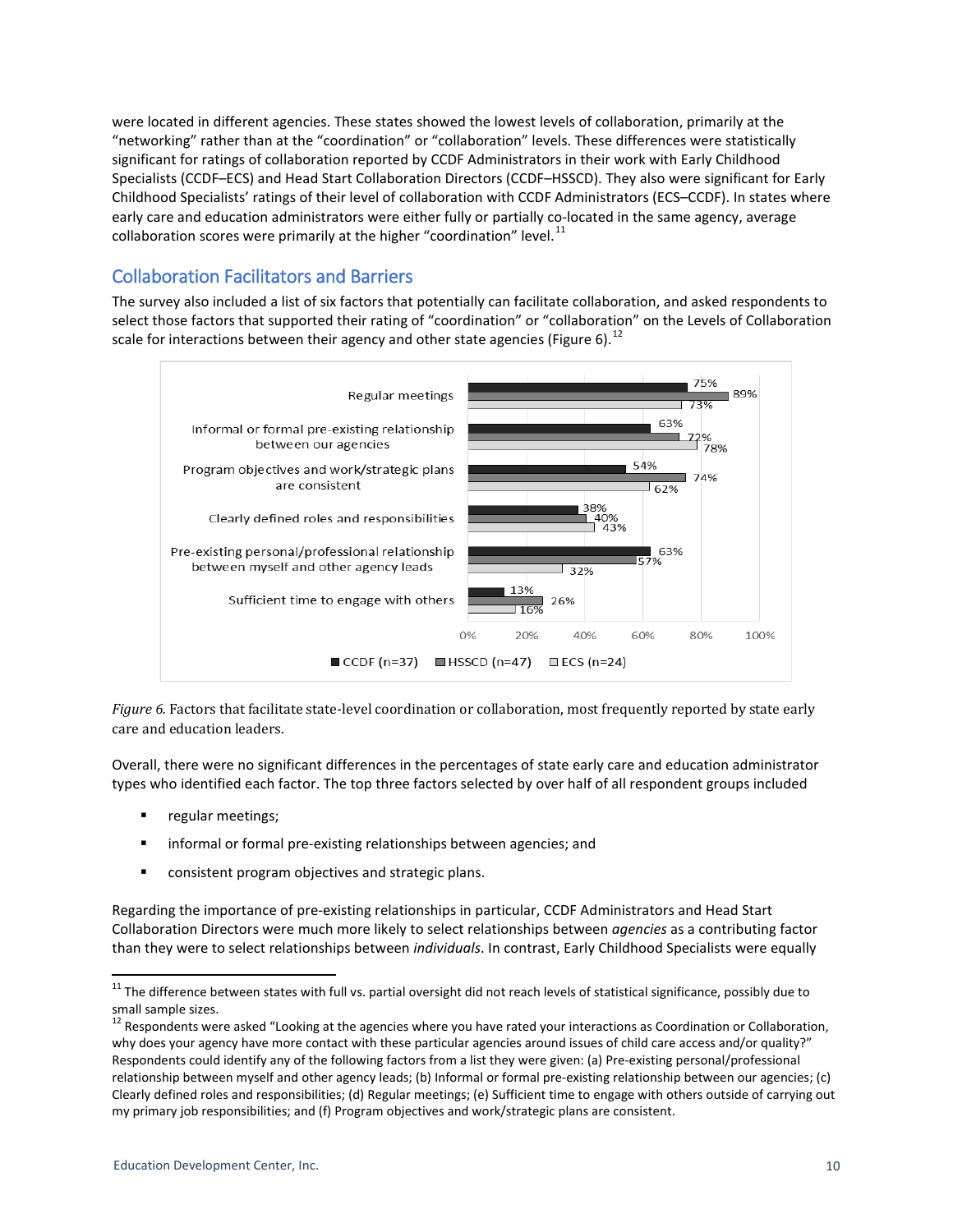likely to select pre-existing relationships between agencies and people as factors that facilitate state-level coordination or collaboration.

The survey also asked respondents to justify their rating of interactions with other agencies as "no interaction" or "networking," the two lowest ratings on the Levels of Collaboration scale, by selecting up to six factors from a list. These factors were similar to those listed as facilitators earlier, except expressed in negative terms, as they suggest potential barriers to state-level collaboration around issues of child care access and/or quality (Figure 7).  $^{13}$  $^{13}$  $^{13}$ 



*Figure 7.* Factors that may create barriers to state-level collaboration most frequently reported by state early care and education leaders.

As noted for facilitators of collaboration, there were no significant differences in the percentages of state early care and education administrator groups who identified each barrier. It is also interesting to note that approximately one-third of all respondents reported that the lack of shared governance represented a barrier to collaboration in their state.

# How State-Level Collaboration Supports Services for Children and Families

The survey included open-response questions that asked CCDF Administrators, Head Start Collaboration Directors, and Early Childhood Specialists, for example: **"Of all of the activities you perform to support collaboration among your agency and [the other state agencies], which has made the biggest difference in supporting the delivery of quality child care services to children in your state?"** Respondents offered a variety of factors that support

<span id="page-10-0"></span><sup>&</sup>lt;sup>13</sup> Respondents were asked "Looking at the agencies where you have rated your interactions as No Interaction or Networking, why does your agency have less contact with these particular agencies around issues of child care access and/or quality?" The list consisted of the following factors: (a) Lack of pre-existing relationship between myself and other agency leads; (b) Lack of pre-existing relationship (formal or informal) between our agencies; (c) Lack of well-defined roles and responsibilities; (d) Lack of regular meetings; (e) Insufficient time to engage with others outside of carrying out my primary job responsibilities; and (f) Lack of overlap between agency objectives and work/strategic plans.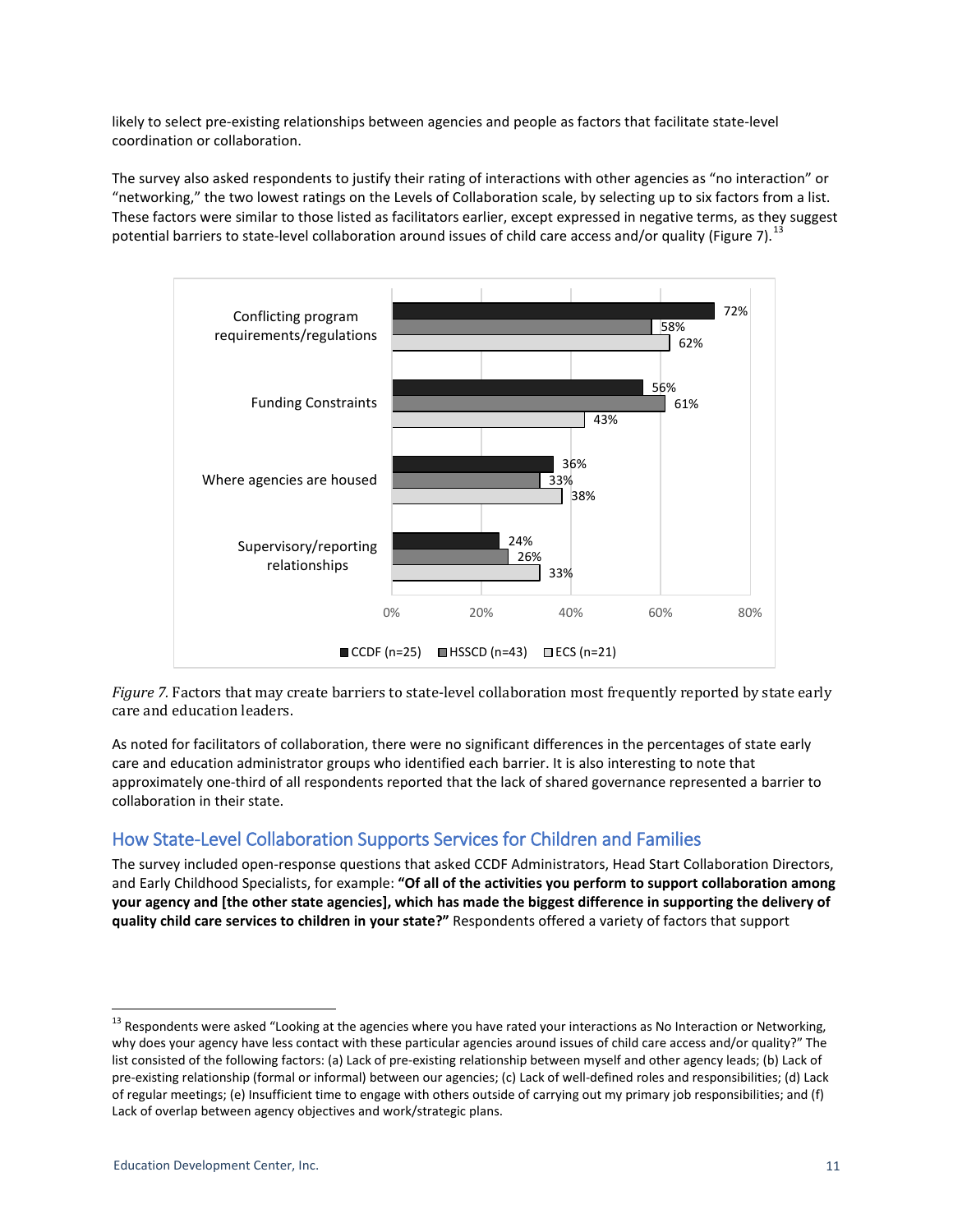collaboration, but several were mentioned repeatedly—the development and implementation of a QRIS, shared agency oversight, and participation in the ECAC (see select quotes below).  $^{14}$  $^{14}$  $^{14}$ 

"[Shared agency oversight] leads to frequent opportunities to have 'just in time' conversations and identify overlapping work."*—CCDF Administrator*

"[Shared agency oversight] provides the opportunity to meet on a daily basis [to] plan and strategize [in order to] be consistent with policy recommendations to the Head Start and child care communities."—*CCDF Administrator*

"One person/agency in charge of us all—[we] don't have to 'sell' our collaborative work in separate bureaucracies."*—Early Childhood Specialist*

"Participation in the state ECAC has led to greater cooperation and collaboration at the state systems level and has provided [the] opportunity to increase understanding and [address] potential barriers to collaboration."*—Head Start Collaboration Director* 

"The work with the ECAC makes a great impact on the services provided for children and their families. The council is so well-rounded and diversified in its membership… . Strategies are developed for the entire state, and people are less likely to work in a siloed situation."—*Head Start Collaboration Director*

"[QRIS] brings together a variety of provider types under the same set of standards and promotes the recognition of quality in a variety of settings."*—CCDF Administrator*

These open-ended responses illustrate what happens "on the ground" when collaboration takes place across child care, Head Start, pre-K (where applicable), and other relevant early care and education entities. The Child Care Collaboration Study will explore these pathways—from state-level collaboration to services provided to children and families—in two states in the coming year.

### Summary of Key Findings

These findings are based on a national survey of three key state-level leaders of early care and education programming: CCDF Administrators, Head Start Collaboration Directors, and Early Childhood Specialists (in states with public pre-K programs). The final response set included 92% of all state CCDF Administrators and Head Start Collaboration Directors (N = 48), and 61% of state Early Childhood Specialists in charge of the state pre-K programs  $(N = 25)$ .

- Approximately one-third of states housed the agencies primarily responsible for early care and education programming and policies—Head Start State Collaboration Office, child care, and state pre-K (where applicable)—within the same state agency.
- Governance structures where there is co-location appear to provide the maximum opportunity for coordination of policies and regulations. Our analysis grouped states according to whether there was full, partial, or no shared co-location. In those states where the three agencies responsible for early care and

<span id="page-11-0"></span><sup>&</sup>lt;sup>14</sup> The research team conducted a content analysis of these open-ended responses to identify and code the most frequently cited facilitators of collaboration. Of the 89 open-ended responses to this question across all three respondent groups, 17 (19%) mentioned governance, 15 (17%) mentioned QRIS, 7 (8%) mentioned ECAC, and 4 (4%) mentioned RTT-ELC. Numbers and percentages were based on the total number of responses rather than respondents, because many respondents listed more than one factor.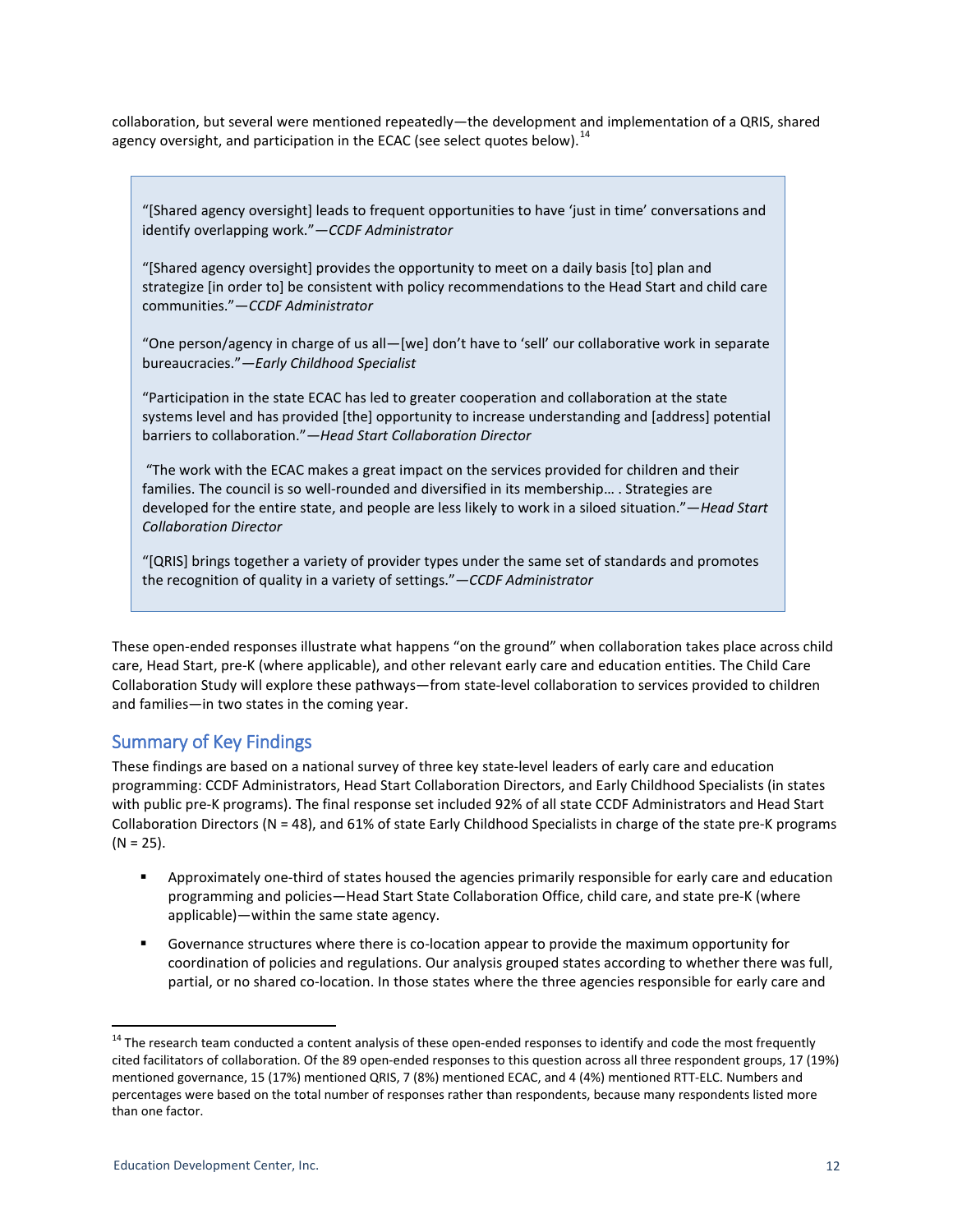education were *not* housed within the same state agency, the state agency administrators reported lower levels of collaboration with each other compared with states where there was full or partial co-location.

- Early Childhood Specialists reported serving in their role for a longer duration compared with Head Start Collaboration Directors and CCDF Administrators, while CCDF Administrators had somewhat higher turnover, compared with the other two groups.
- **Head Start Collaboration Directors were least likely to "strongly agree" that their roles were clearly** defined.
- **EXECT** Regarding the highest communication frequency of at least once per week, the greatest consistency across respondent groups related to communication with the Head Start Collaboration Director. Over half of both CCDF Administrators and Early Childhood Specialists reported that they communicated with the Head Start Collaboration Director at least once per week; likewise, over half of Head Start Collaboration Directors reported that they communicated with both CCDF Administrators and Early Childhood Specialists at least once per week.
- On the relationship quality scale, Early Childhood Specialists rated relationships with their state counterparts higher than other respondents rated relationships with them, but no respondent group had an unfavorable perception of their relationship with their other early care and education counterparts.
- Among the facilitators to collaboration listed on the survey, the importance of regular meetings, preexisting relationships between agencies, and the overlap between objectives and work or strategic plans were chosen most frequently by respondent groups overall.
- Across all three early care and education state roles, a majority of respondents selected "conflicting program requirements/regulations" as a barrier to collaboration, and a majority of CCDF Administrators and Head Start Collaboration Directors selected "funding constraints" as an additional barrier.

# Implications

Results from this study demonstrate that collaboration may be measured by the relationships and networks of interactions among the key state agency administrators responsible for early care and education programs and policies. Across the country, individuals in these roles are coordinating their activities within their respective states, but it appears as though few states have achieved a full "collaboration" level of interaction among these key agencies, which would involve sharing ideas and resources, communicating more frequently, and making decisions jointly. Future research studies could examine whether state-level leaders' abilities to achieve their goals for enhancing early care and education access and quality differ depending on whether their agencies interact at the "coordination," as opposed to the "collaboration," level.

The survey findings also identified a set of factors that can act to facilitate or constrain collaboration. The relatively high percentage of early care and education leaders who have been in their roles for less than three years highlights the importance of job turnover on potential collaboration, including communication and the development of relationships among early care and education leaders, as well as on agency representatives' institutional knowledge of past and current collaborative efforts. Another key factor that may inhibit collaboration is the presence of "conflicting program requirements/regulations," as reported by CCDF Administrators. Systematic examination of these conflicting requirements and regulations that may inhibit collaboration could be addressed by regulations and policies put forth by the recently reauthorized Child Care and Development Block Grant Act. Thus, there is the potential to better support collaboration at the state level through new regulations, as well as through existing state initiatives and activities, such as the role of state Early Childhood Advisory Councils (ECACs), state Quality Rating and Improvement Systems (QRIS), and shared agency oversight by states. By reducing barriers while encouraging facilitators, it may be possible to move inter-agency interactions to the higher "collaboration" level.

The findings presented here are part of a larger study that aims to understand collaboration at the state and local levels and identify linkages between collaboration and increased access to, and quality of, early care and education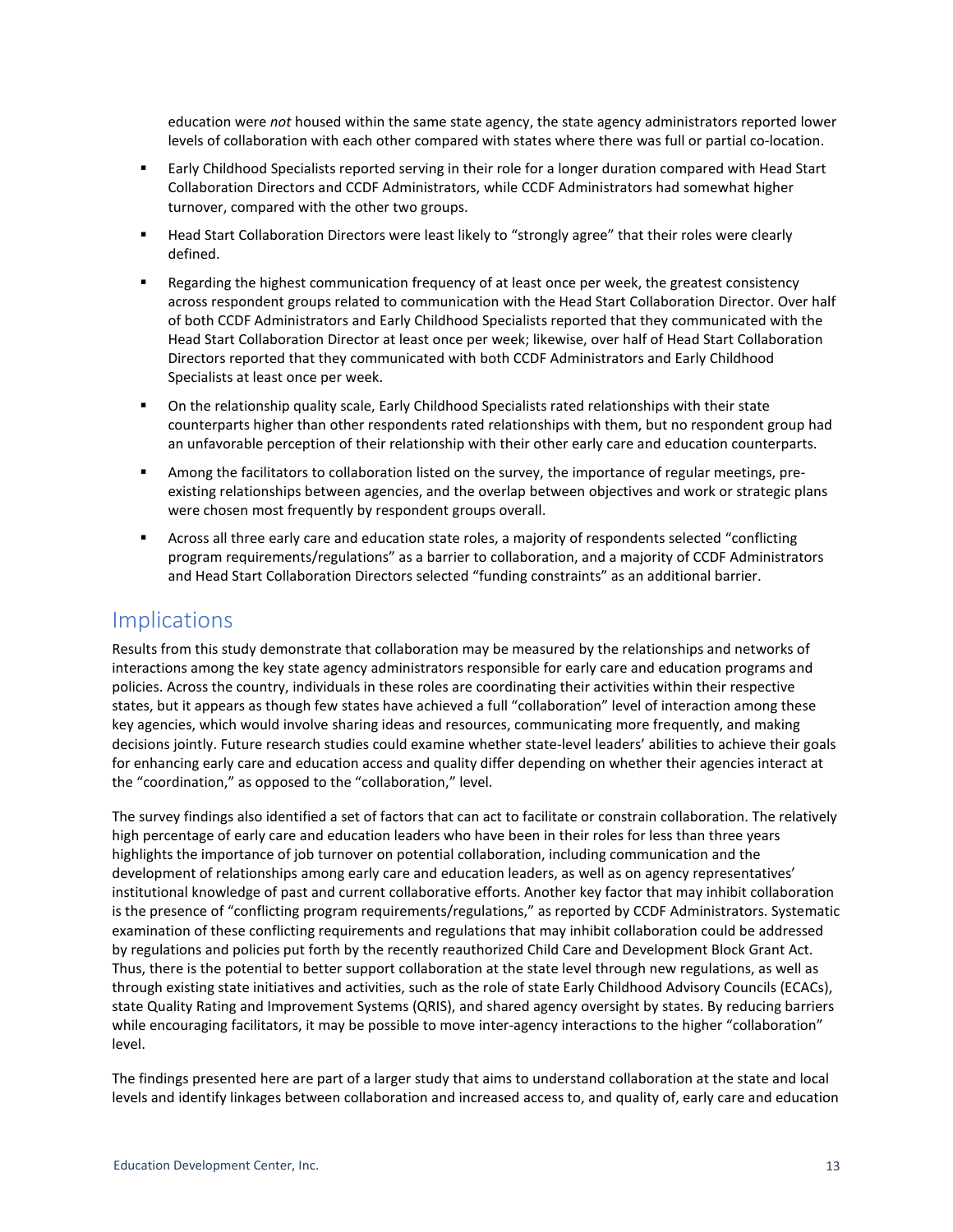programs. The second phase of the Child Care Collaboration Study involves studying two states (Vermont and Maryland) in greater depth, to explore how collaboration among state-level administrators influences collaboration among local child care providers and their involvement in statewide initiatives and with local agencies that serve children. To address these study goals, the second phase will involve surveys to state early care and education agency leaders, surveys to a sample of providers in each state, and the use of social network analyses. By identifying models of collaboration, the study's results may add to the set of tools available to states to improve their systems of early care and education for young children and their families.

**Suggested citation:** Resnick, G., Broadstone, M., Rosenberg, H., & Kim, S. (2015). *A national snapshot of state-level collaboration for early care and education.* Waltham, MA: Education Development Center, Inc.

For more information about the Child Care Collaboration Study, please contact co-Principal Investigators Gary Resnick at [gresnick@edc.org](mailto:gresnick@edc.org) and Meghan Broadstone a[t mbroadstone@edc.org.](mailto:mbroadstone@edc.org)

This project was made possible by a grant from the U.S. Department of Health and Human Services, Administration for Children and Families, Office of Planning, Research, and Evaluation, Grant #90YE0155.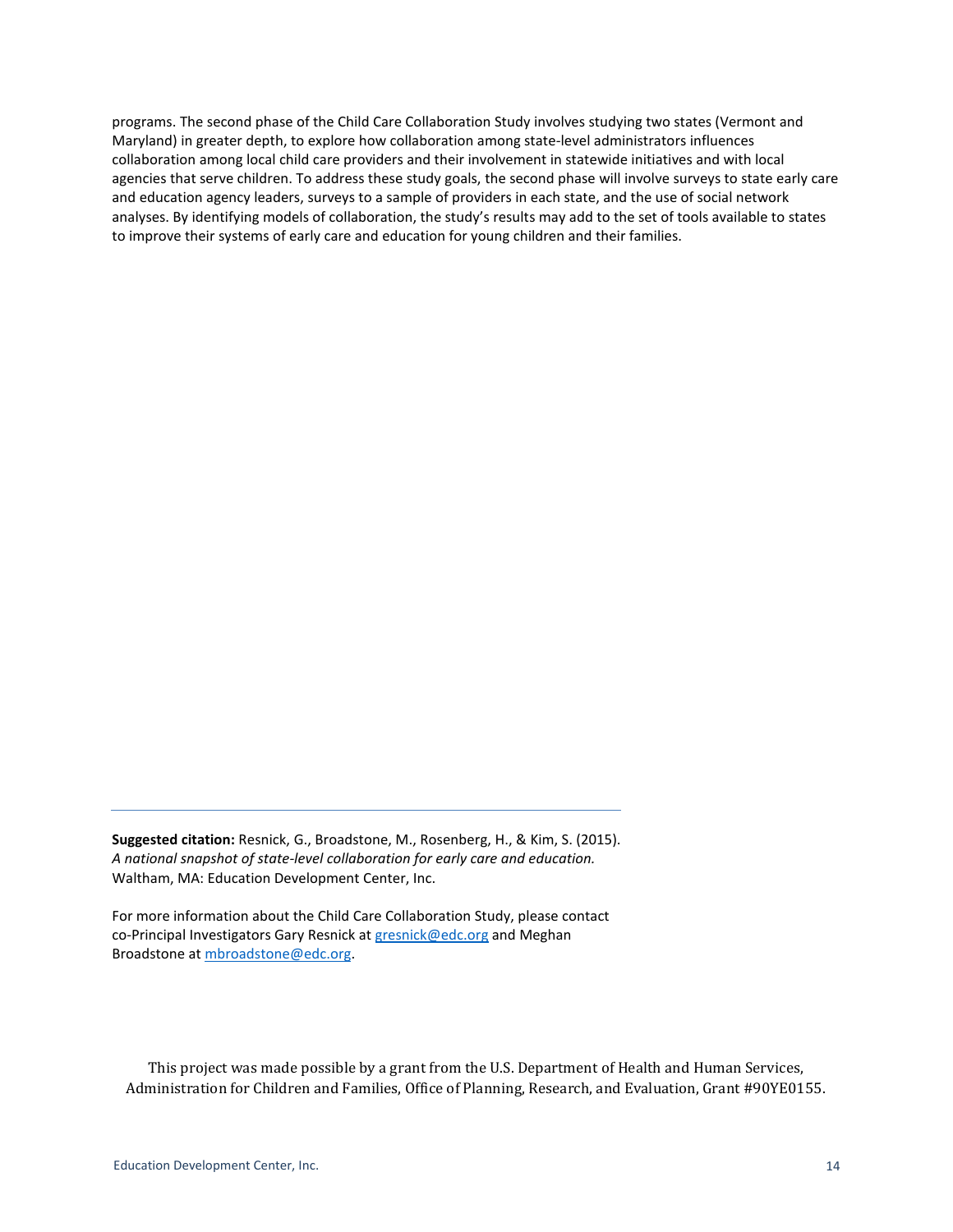<span id="page-14-0"></span> i U.S. Department of Health and Human Services, Administration for Children and Families, Office of Child Care. (2015). *CCDF reauthorization.* Retrieved from <http://www.acf.hhs.gov/programs/occ/ccdf-reauthorization>

<span id="page-14-1"></span><sup>ii</sup> U.S. Department of Health and Human Services, Administration for Children and Families, Office of Head Start. (2015). *Head Start services.* Retrieved from <http://www.acf.hhs.gov/programs/ohs/about/head-start>

<span id="page-14-2"></span>iii U.S. Department of Health and Human Services, Administration for Children and Families. (2015). *Head Start collaboration offices priorities*. Retrieved from Office of Head Start Early Childhood Learning & Knowledge Center: <http://eclkc.ohs.acf.hhs.gov/hslc/states/collaboration/hssco-framework.html>

<span id="page-14-3"></span>iv Barnett, W. S., Carolan, M. E., Squires, J. H., & Clarke Brown, K. (2013). *The state of preschool 2013: State preschool yearbook*. New Brunswick, NJ: National Institute for Early Education Research. Retrieved from <http://nieer.org/research/state-preschool-2013>

<sup>v</sup> U.S. Department of Health and Human Services, Administration for Children and Families. (2015). *Early childhood state advisory councils final report.* Washington, DC: Administration for Children and Families. Retrieved from: [https://www.acf.hhs.gov/sites/default/files/ecd/sac\\_2015\\_final\\_report.pdf](https://www.acf.hhs.gov/sites/default/files/ecd/sac_2015_final_report.pdf)

vi U.S. Department of Education. (2013). *Race to the Top fund.* Retrieved from <http://www2.ed.gov/programs/racetothetop/index.html>

vii QRIS National Learning Network. (2015). *QRIS state contacts & map.* Retrieved from <http://www.qrisnetwork.org/qris-state-contacts-map>

viii U.S. Department of Health and Human Services, Administration for Children and Families, Early Childhood Development. (n.d.). *Early Head Start-child care partnerships*. Retrieved from <http://www.acf.hhs.gov/programs/ecd/early-learning/ehs-cc-partnerships>

<sup>ix</sup> U.S. Department of Education and U.S. Department of Health and Human Services (n.d.). *What are preschool development grants?* Retrieved from <http://www2.ed.gov/programs/preschooldevelopmentgrants/pdgfactsheet81115.pdf>

<sup>x</sup> Thomson, A. M., Perry, J. L., & Miller, T. K. (2007). Conceptualizing and measuring collaboration. *Journal of Public Administration Research 19*(1), 23–56.

<sup>xi</sup> U.S. Department of Health and Human Services, Administration for Children and Families, Office of Planning, Research, and Evaluation. (2010). *Collaborations in early child care and education: Establishing a framework for a research agenda.* Retrieved from Research Connections website: <http://www.researchconnections.org/childcare/resources/22582>

xii Del Grosso, P., Akers, L., Mraz Esposito, A., & Paulsell, D. (2014). *Early care and education partnerships: A review of the literature* (OPRE Report #2014-64). Washington, DC: U.S. Department of Health and Human Services, Administration for Children and Families, Office of Planning, Research and Evaluation.

xiii Child Care & Early Education Research Connections. (2011). *Early care and education collaboration: A key topic resource list.* Retrieved from<http://www.researchconnections.org/childcare/resources/22863/pdf>

xiv U.S. Department of Health and Human Services, Administration for Children and Families, Early Childhood Development. (n.d.).

xv Regenstein, E. & Lipper, K. (2013). *A framework for choosing a state-level early childhood governance system.* Denver, CO: Build Initiative. Retrieved from

[http://www.buildinitiative.org/WhatsNew/ViewArticle/tabid/96/ArticleId/628/A-Framework-for-Choosing-a-State-](http://www.buildinitiative.org/WhatsNew/ViewArticle/tabid/96/ArticleId/628/A-Framework-for-Choosing-a-State-Level-Early-Childhood-Governance-System.aspx)[Level-Early-Childhood-Governance-System.aspx](http://www.buildinitiative.org/WhatsNew/ViewArticle/tabid/96/ArticleId/628/A-Framework-for-Choosing-a-State-Level-Early-Childhood-Governance-System.aspx)